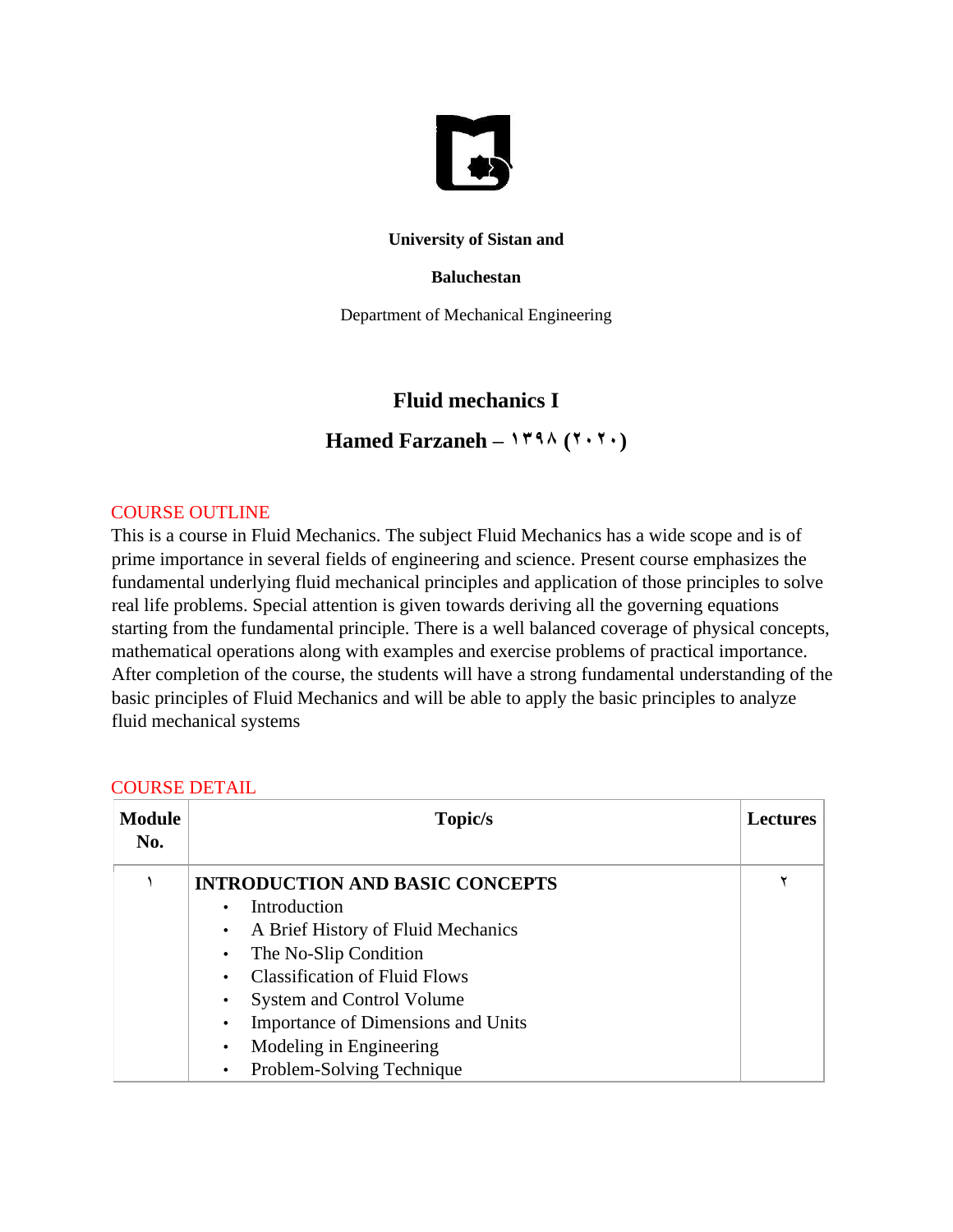|   | Accuracy, Precision, and Significant Digits                              |   |
|---|--------------------------------------------------------------------------|---|
|   |                                                                          |   |
|   |                                                                          |   |
|   |                                                                          |   |
| ٢ | <b>PROPERTIES OF FLUIDS</b>                                              | ۲ |
|   | Introduction                                                             |   |
|   | Density and Specific Gravity                                             |   |
|   | Vapor Pressure and Cavitation                                            |   |
|   | <b>Energy and Specific Heats</b>                                         |   |
|   | Compressibility and Speed of Sound                                       |   |
|   | Viscosity                                                                |   |
|   | Surface Tension and Capillary Effect                                     |   |
| ٣ | PRESSURE AND FLUID STATICS                                               | ۲ |
|   | Pressure                                                                 |   |
|   | <b>Pressure Measurement Devices</b>                                      |   |
|   | <b>Introduction to Fluid Statics</b>                                     |   |
|   | Hydrostatic Forces on Submerged Plane Surfaces                           |   |
|   | Hydrostatic Forces on Submerged Curved Surfaces                          |   |
|   | <b>Buoyancy and Stability</b>                                            |   |
|   | Fluids in Rigid-Body Motion                                              |   |
| ٤ | <b>FLUID KINEMATICS</b>                                                  | ٥ |
|   | Lagrangian and Eulerian Descriptions                                     |   |
|   | Flow Patterns and Flow Visualization                                     |   |
|   | Plots of Fluid Flow Data                                                 |   |
|   | <b>Other Kinematic Descriptions</b>                                      |   |
|   | Vorticity and Rotationality                                              |   |
|   | <b>Reynolds Transport Theorem</b>                                        |   |
| ٥ |                                                                          | ٥ |
|   | <b>BERNOULLI AND ENERGY EQUATIONS</b>                                    |   |
|   | Introduction<br><b>Conservation of Mass</b>                              |   |
|   |                                                                          |   |
|   | Mechanical Energy and Efficiency                                         |   |
|   | The Bernoulli Equation                                                   |   |
|   | <b>General Energy Equation</b><br><b>Energy Analysis of Steady Flows</b> |   |
| ٦ |                                                                          | ٤ |
|   | <b>MOMENTUM ANALYSIS OF FLOW SYSTEMS</b><br>Newton's Laws                |   |
|   |                                                                          |   |
|   | Choosing a Control Volume                                                |   |
|   | Forces Acting on a Control Volume<br>٠                                   |   |